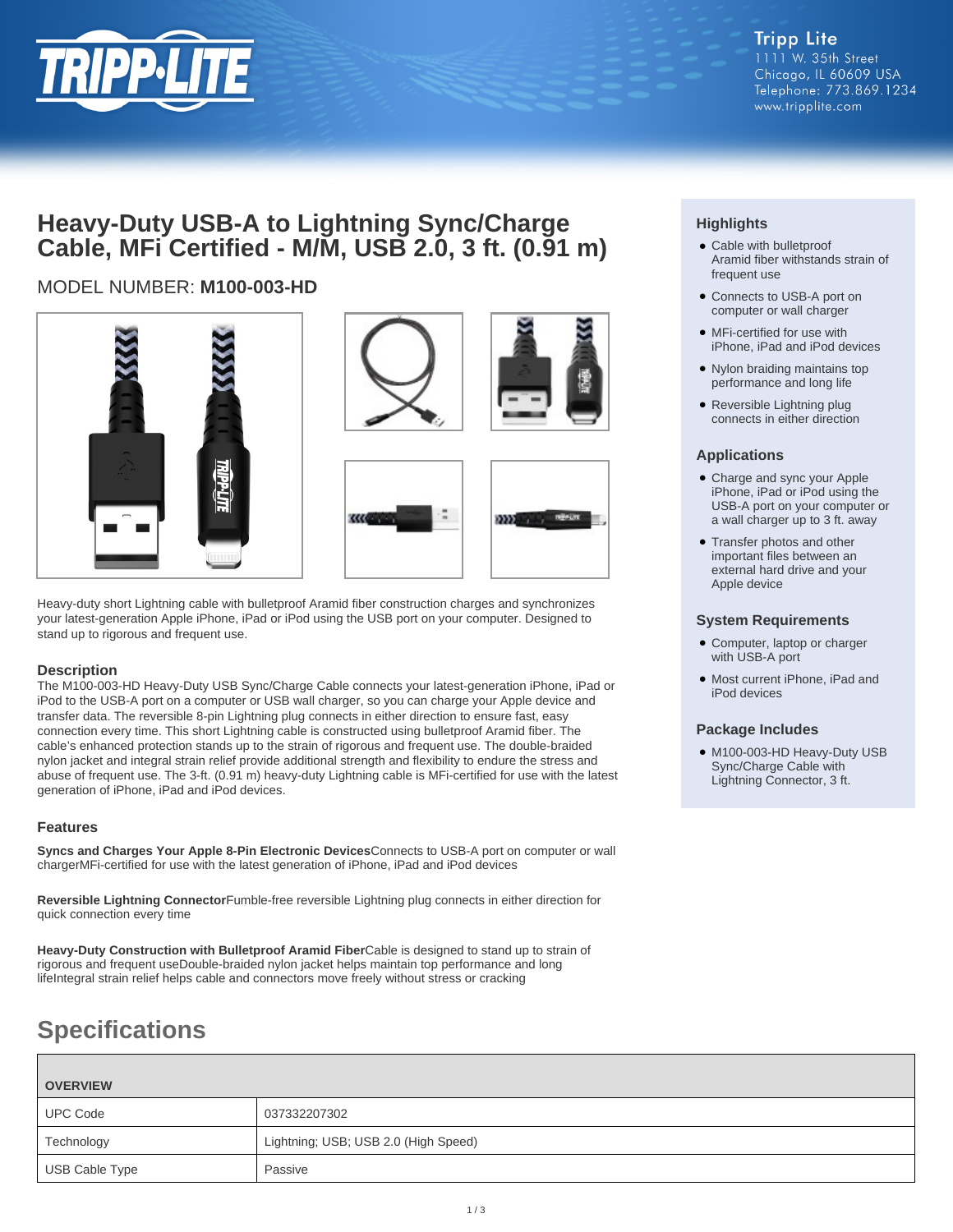

| <b>INPUT</b>                                |                               |  |
|---------------------------------------------|-------------------------------|--|
| Maximum Input Amps                          | $\overline{2}$                |  |
| <b>POWER</b>                                |                               |  |
| USB Power Delivery (PD) Charging<br>Support | <b>No</b>                     |  |
| <b>CHARGING</b>                             |                               |  |
| <b>Total Charging Watts</b>                 | 12                            |  |
| <b>PHYSICAL</b>                             |                               |  |
| Color                                       | Black; White                  |  |
| Material of Construction                    | TPE, PVC, Nylon, Aramid Fiber |  |
| Cable Jacket Color                          | Black; White                  |  |
| Cable Jacket Material                       | <b>TPE</b>                    |  |
| Cable Jacket Rating                         | $VW-1$                        |  |
| Cable Outer Diameter (OD)                   | 3.6 <sub>mm</sub>             |  |
| Wire Gauge (AWG)                            | 30/24                         |  |
| Cable Length (ft.)                          | 3                             |  |
| Cable Length (m)                            | 0.91                          |  |
| Cable Length (in.)                          | 36                            |  |
| Shipping Dimensions (hwd / in.)             | 0.91 x 4.57 x 2.36            |  |
| Shipping Dimensions (hwd / cm)              | 2.31 x 11.61 x 5.99           |  |
| Shipping Weight (lbs.)                      | 0.05                          |  |
| Shipping Weight (kg)                        | 0.02                          |  |
| Unit Packaging Type                         | Box                           |  |
| <b>ENVIRONMENTAL</b>                        |                               |  |
| <b>Operating Temperature Range</b>          | -4 to 140 F (-20 to 60 C)     |  |
| Storage Temperature Range                   | -4 to 176 F (-20 to 80 C)     |  |
| <b>Operating Humidity Range</b>             | 0% to 90% RH, Non-Condensing  |  |
| <b>Storage Humidity Range</b>               | 0% to 90% RH, Non-Condensing  |  |
| Power Provided to Connected<br>Device(s)    | 12W (5V/2.4A)                 |  |
| <b>CONNECTIONS</b>                          |                               |  |
| Side A - Connector 1                        | USB A (MALE)                  |  |
| Side B - Connector 1                        | LIGHTNING (MALE)              |  |